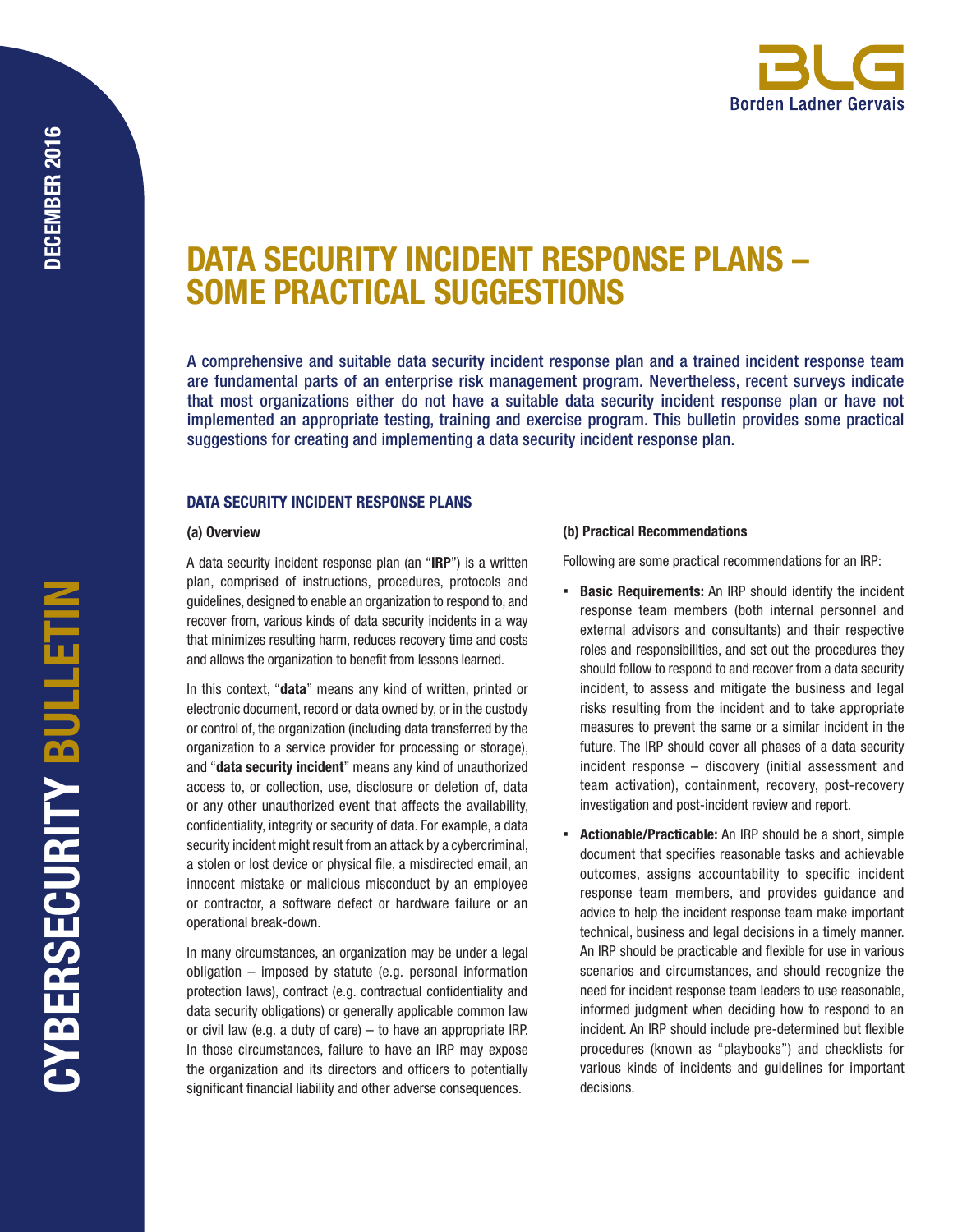- **East Practices/Guidance:** An IRP should be consistent with current best practices and guidance issued by relevant regulators and self-regulatory organizations. For recent examples, see BLG bulletins *[Guidance for Defending and Responding to](http://www.blg.com/en/NewsAndPublications/Documents/Publication_4746_1033.pdf)  [Ransomware Attacks](http://www.blg.com/en/NewsAndPublications/Documents/Publication_4746_1033.pdf)* (November 2016), *[Cyber Risk Management](http://www.blg.com/en/NewsAndPublications/Documents/Publication_4694_1033.pdf)  [– G7 Cybersecurity Guidelines for the Financial Sector](http://www.blg.com/en/NewsAndPublications/Documents/Publication_4694_1033.pdf)* (October 2016), *[Cyber Risk Management – New York State Regulation](http://www.blg.com/en/NewsAndPublications/Documents/Publication_4657_1033.pdf)  [for Financial Institutions](http://www.blg.com/en/NewsAndPublications/Documents/Publication_4657_1033.pdf)* (September 2016) and *[Cyber Risk](http://www.blg.com/en/NewsAndPublications/Documents/Publication_4673_1033.pdf)  [Management – Regulatory Guidance from the Canadian Securities](http://www.blg.com/en/NewsAndPublications/Documents/Publication_4673_1033.pdf)  [Administrators](http://www.blg.com/en/NewsAndPublications/Documents/Publication_4673_1033.pdf)* (September 2016).
- **Legal Compliance:** An IRP should be consistent with applicable laws (including laws of general application and relevant sector-specific laws) in each relevant jurisdiction (e.g. jurisdictions where the organization is located and jurisdictions where customers are located) and obligations imposed by the organization's contracts and commitments (e.g. the organization's privacy policy).
- Legal Advice and Legal Privilege: An IRP should mandate the involvement of legal counsel throughout the incident response process and should specify procedures to establish and maintain legal privilege protection for legal advice and technical investigations conducted for legal purposes. For more information, see BLG bulletin *Cyber Risk Management – Legal Privilege Strategy* – [Part 1](http://www.blg.com/en/NewsAndPublications/Documents/Publication_4602_1033.pdf) and [Part 2](http://www.blg.com/en/NewsAndPublications/Documents/Publication_4603_1033.pdf) (July 2016).
- **· Internal Communications:** An IRP should include procedures and protocols for communications among incident response team members and for communications between incident response team members and other organization personnel, so that those communications are effective, secure and confidential even if the organization's standard communications systems are compromised by the incident.
- **Record Keeping:** An IRP should include procedures and protocols for the incident response team's creation of secure and confidential records regarding the incident and related response activities for use by the team while responding to the incident and to enable the organization to comply with legal record retention and breach notification requirements.
- **Evidence Collection:** An IRP should include a protocol for the incident response team's collection and preservation of physical and electronic evidence (e.g. system log files and surveillance tapes) for use in regulatory investigations and legal proceedings. The protocol should enable the organization to establish the authenticity, reliability and trustworthiness of the evidence.
- Notification and Information Sharing: An IRP should include guidelines for determining whether, when and how the organization should give notice of a data security incident to affected individuals, organizations, regulators (e.g. privacy commissioners), law enforcement and other persons (e.g. insurers). Those guidelines should reflect the organization's data incident notification obligations under statute, contract and generally applicable common law and civil law. For more information, see BLG bulletin *[Cyber-Risk Management – Data](http://www.blg.com/en/NewsAndPublications/Documents/Publication_4294_1033.pdf) [Incident Notification Obligations](http://www.blg.com/en/NewsAndPublications/Documents/Publication_4294_1033.pdf)* (October 2015).
- **Review:** An organization should review its IRP on a regular basis to ensure that the IRP is consistent with the organization's current circumstances, satisfies applicable business, technical and legal requirements, and reflects lessons learned from previous data security incidents and the organization's testing, training and exercise program.

## TESTING, TRAINING AND EXERCISE PROGRAMS

An organization should have a testing, training and exercise ("TT&E") program to help ensure that the organization's IRP is up-to-date and the organization's personnel and information technology systems are in a state of readiness, so that the organization is able to respond to data security incidents in a timely, effective and lawful manner.

In many circumstances, there may be a legal requirement, imposed by statute, contract or generally applicable common law or civil law, for an organization to have a TT&E program. In those circumstances, failure to have a TT&E program may expose an organization and its directors and officers to potentially significant financial liability and other adverse consequences.

An effective TT&E program requires careful planning and continuous effort. A TT&E program should include tests of the information technology systems required to execute the IRP, training of incident response team members and other relevant personnel, and exercises based on scenarios of simulated data security incidents to enable the incident response team to simulate the execution of the IRP. An organization should conduct TT&E events periodically, and should properly document TT&E activities for future reference and use as evidence in investigations and legal proceedings.

For more information about TT&E programs, see BLG bulletin *[Cyber](http://www.blg.com/en/NewsAndPublications/Documents/Publication_4516_1033.pdf) [Incident Response Plans – Test, Train and Exercise](http://www.blg.com/en/NewsAndPublications/Documents/Publication_4516_1033.pdf)* (May 2016).